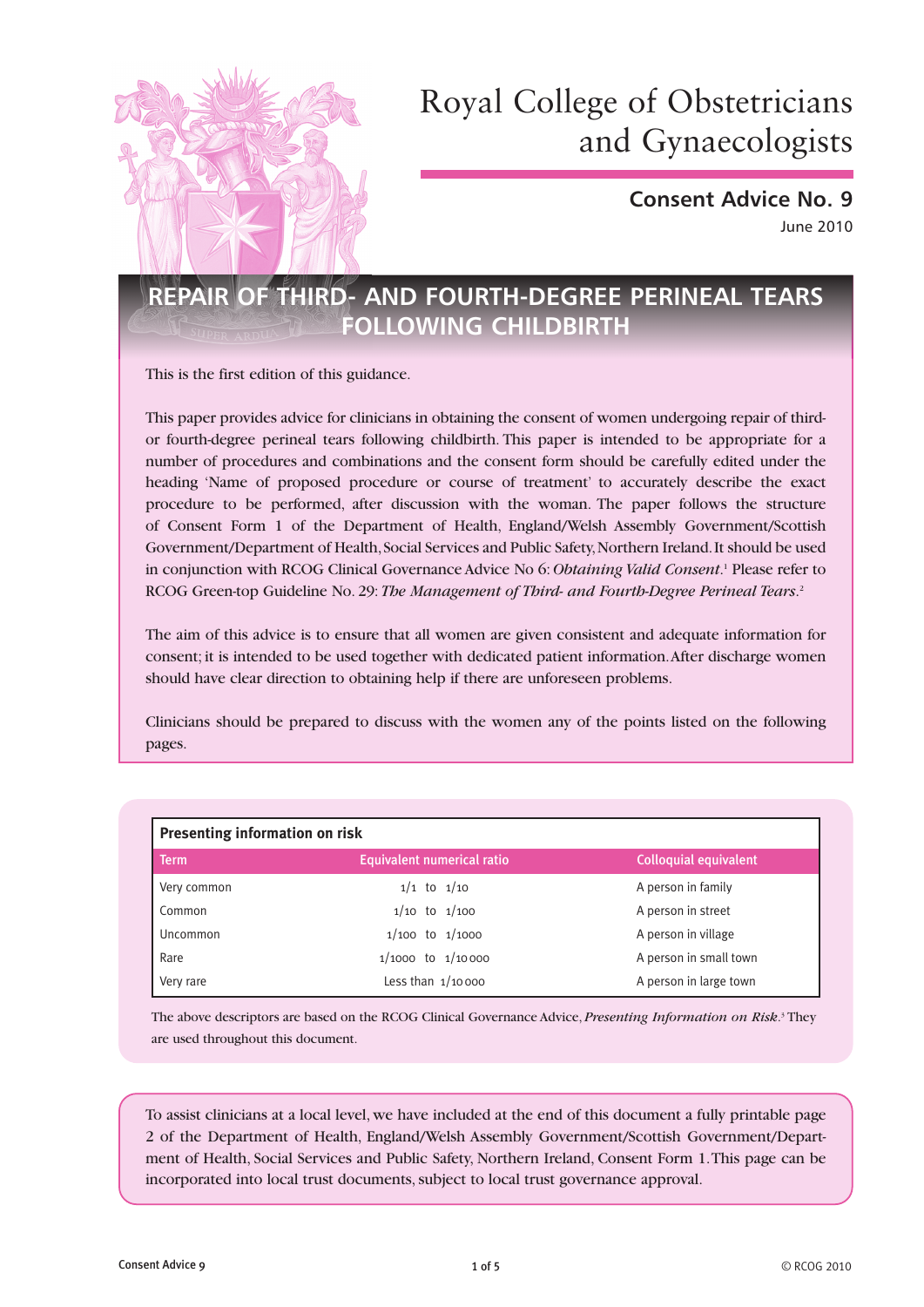# **CONSENT FORM**

### **1. Name of proposed procedure or course of treatment**

Repair of third- or fourth-degree perineal tears following childbirth.

### **2. The proposed procedure**

The woman should be informed about why the procedure is being carried out, the full extent of the injury sustained and the structures involved. Before you perform the procedure she should be informed that a systematic examination of the vagina, perineum and rectum will be carried out. The woman should be made aware that the actual extent of damage might not be identified until she is assessed under anaesthesia. Explain the repair procedure as it may be described in the woman's handheld notes or information leaflet and the effect the damage that has already occurred might cause her if left unrepaired.

### **3. Intended benefits**

To attempt to restore anorectal and perineal anatomy, facilitate wound healing and reduce the risk of anal incontinence.

## 4. Serious and frequently occurring risks<sup>2,4,5</sup>

It is important that clinicians should clarify that the planned procedure is to repair damage that has already happened and that the quoted risks might be linked to sphincter damage rather than the repair. It is recommended that clinicians make every effort to separate serious from frequently occurring risks, ensuring that the woman understands that the quoted risks are likely to be significantly higher if the trauma is not repaired. Women who are obese, who have significant pathology, have had previous surgery or who have preexisting medical conditions must understand that the quoted risks for serious or frequent complications will be increased.

#### 4.1 Serious risks

Some of these complications are a result of the tear and not necessarily the repair. However, these complications will be more significant if the repair is not performed.

#### **Common:**

● Incontinence of stools and/or flatus.

#### **Uncommon:**

● Delivery by caesarean section in future pregnancies may be recommended if symptoms of incontinence persist or investigations suggest abnormal anal sphincter structure or function.

#### **Rare:**

- Haematoma.
- Consequences of failure of the repair requiring the need for further interventions in the future such as secondary repair or sacral nerve stimulation.

#### **Very rare:**

• Rectovaginal fistula.

#### 4.2 Frequent risks

Frequent risks include:

- fear, difficulty and discomfort in passing stools in the immediate postnatal period
- migration of suture material requiring removal
- granulation tissue formation
- faecal urgency,  $26/100$  (very common)
- perineal pain and dyspareunia, 9/100 (common)
- wound infection, 8/100 (common)
- urinary infection.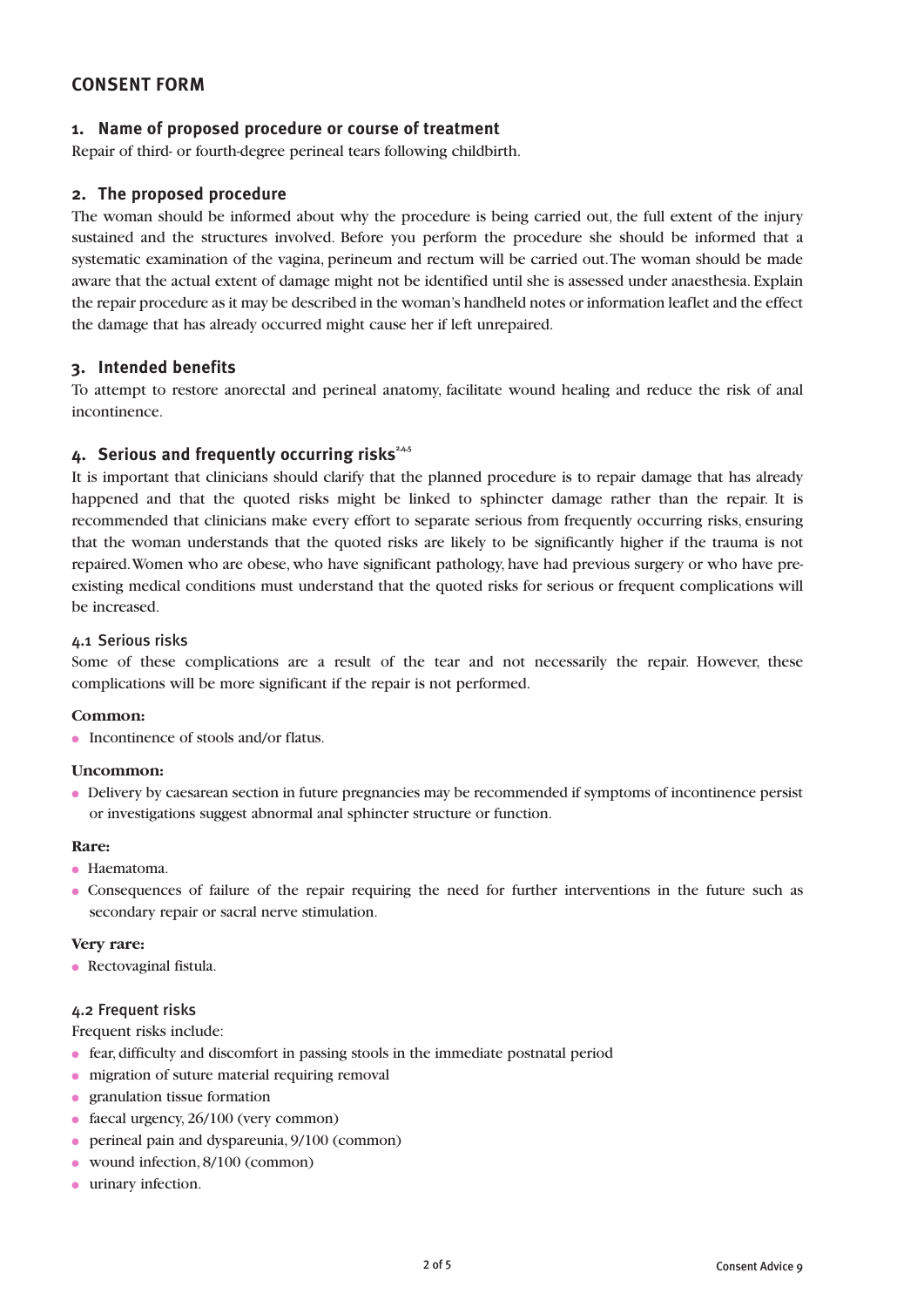# **5. Any extra procedures which may become necessary during the procedure**

- Blood transfusion.
- Rarely, a vaginal pack is required if haemostasis cannot be achieved.

# **6. What the procedure is likely to involve, the benefits and risks of any available alternative treatments, including no treatment**

Repair of a third- or fourth-degree tear involves suturing the disrupted structures of the anorectal complex with a slow absorbing synthetic suture material. Following completion of the procedure, if disrupted, the vagina, perineal muscles and skin are closed with an absorbable synthetic suture material and an indwelling catheter is inserted. Antibiotics and laxatives are commonly prescribed for 7–10 days. Leaving a third- or fourth-degree tear unsutured is not recommended, as this is likely to be associated with increased risk of complications.

# **7. Statement of patient: procedures which should not be carried out without further discussion**

Other procedures which may be appropriate but not essential at the time should be discussed and the woman's wishes recorded.

#### **8. Preoperative Information**

A record should be made of any sources of information (such as RCOG or locally produced information leaflets/tapes) given to the woman before surgery. Please refer to the RCOG Patient Information: *A Third- or Fourth-Degree Tear During Childbirth*. 6

### **9. Anaesthesia**

Where possible, the woman must be aware of the type of anaesthesia planned and be given an opportunity to discuss this in detail with the anaesthetist before surgery. It should be noted that, with obesity, there are increased risks, both surgical and anaesthetic.

#### **References**

- 1. Royal College of Obstetricians and Gynaecologists. *Obtaining Valid Consent.* Clinical Governance Advice No. 6. London: RCOG; 2008 [www.rcog.org.uk/womens-health/clinical-guidance/obtaining-valid-consent].
- 2. Royal College of Obstetricians and Gynaecologists. *The Management of Third- and Fourth-Degree Perineal Tears*. Green-top Guideline No. 29. London: RCOG; 2007 [www.rcog.org.uk/womens-health/clinical-guidance/management-third-and-fourth-degree-perineal-tears-greentop-29].
- 3. Royal College of Obstetricians and Gynaecologists. *Presenting Information on Risk*. Clinical Governance Advice No. 7. London: RCOG; 2008 [www.rcog.org.uk/womens-health/clinical-guidance/presenting-information-risk].
- 4. Duggal N, Mercado C, Daniels K, Bujor A, Caughey AB, El-Sayed YY. Antibiotic prophylaxis for prevention of postpartum perineal wound complications: a randomized controlled trial. *Obstet Gynecol* 2008;111:1268–73.
- 5. Fernando R, Sultan AH, Kettle C, Thakar R, Radley S. Methods of repair for obstetric anal sphincter injury. *Cochrane Database Syst Rev* 2006;CD002866. DOI: 10.1002/14651858.CD002866.pub2.
- 6. Royal College of Obstetricians and Gynaecologists. *A Third- or Fourth-degree Tear During Childbirth: Information for You*. London: RCOG; 2008 [http://www.rcog.org.uk/womens-health/clinical-guidance/third-or-fourth-degree-tear-during-childbirth].

This Consent Advice was produced by Dr KMK Ismail FRCOG and Professor C Kettle PhD Dip Mid SCM SRN, with the support of the Consent Group of the Royal College of Obstetricians and Gynaecologists.

It was peer reviewed by: Dr EJ Adams MRCOG, Liverpool; Dr RJ Fernando MRCOG, London; Dr G Kumar MRCOG, Wrexham; Mr AH Sultan FRCOG, London; Dr BR Thakar MRCOG, London; RCOG Consumers' Forum.

Final version is the responsibility of the Consent Group of the RCOG.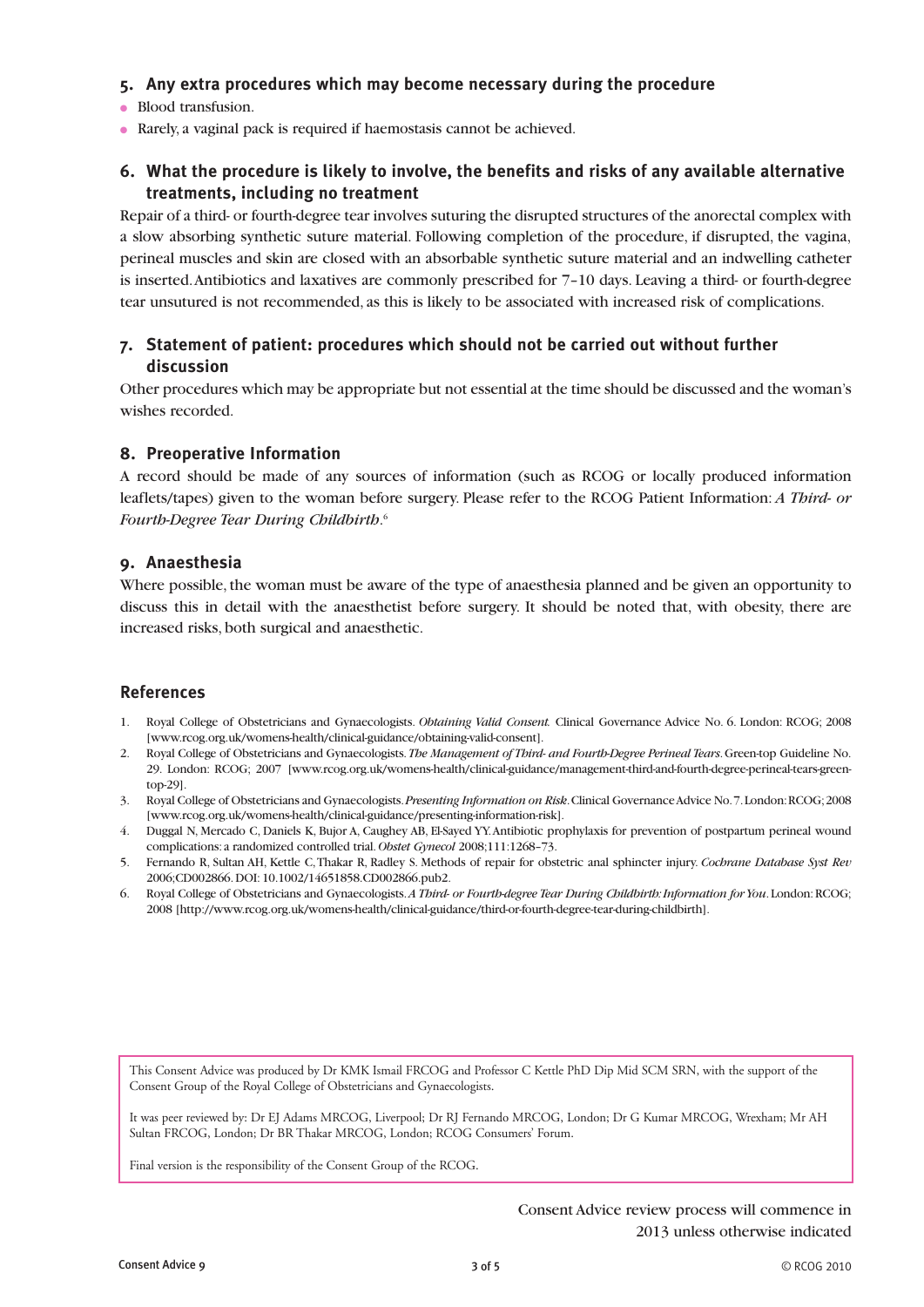#### DISCLAIMER

The Royal College of Obstetricians and Gynaecologists produces consent advice as an aid to good clinical practice. The ultimate implementation of a particular clinical procedure or treatment plan must be made by the doctor or other attendant after the valid consent of the patient in the light of clinical data and the diagnostic and treatment options available. The responsibility for clinical management rests with the practitioner and their employing authority and should satisfy local clinical governance probity.